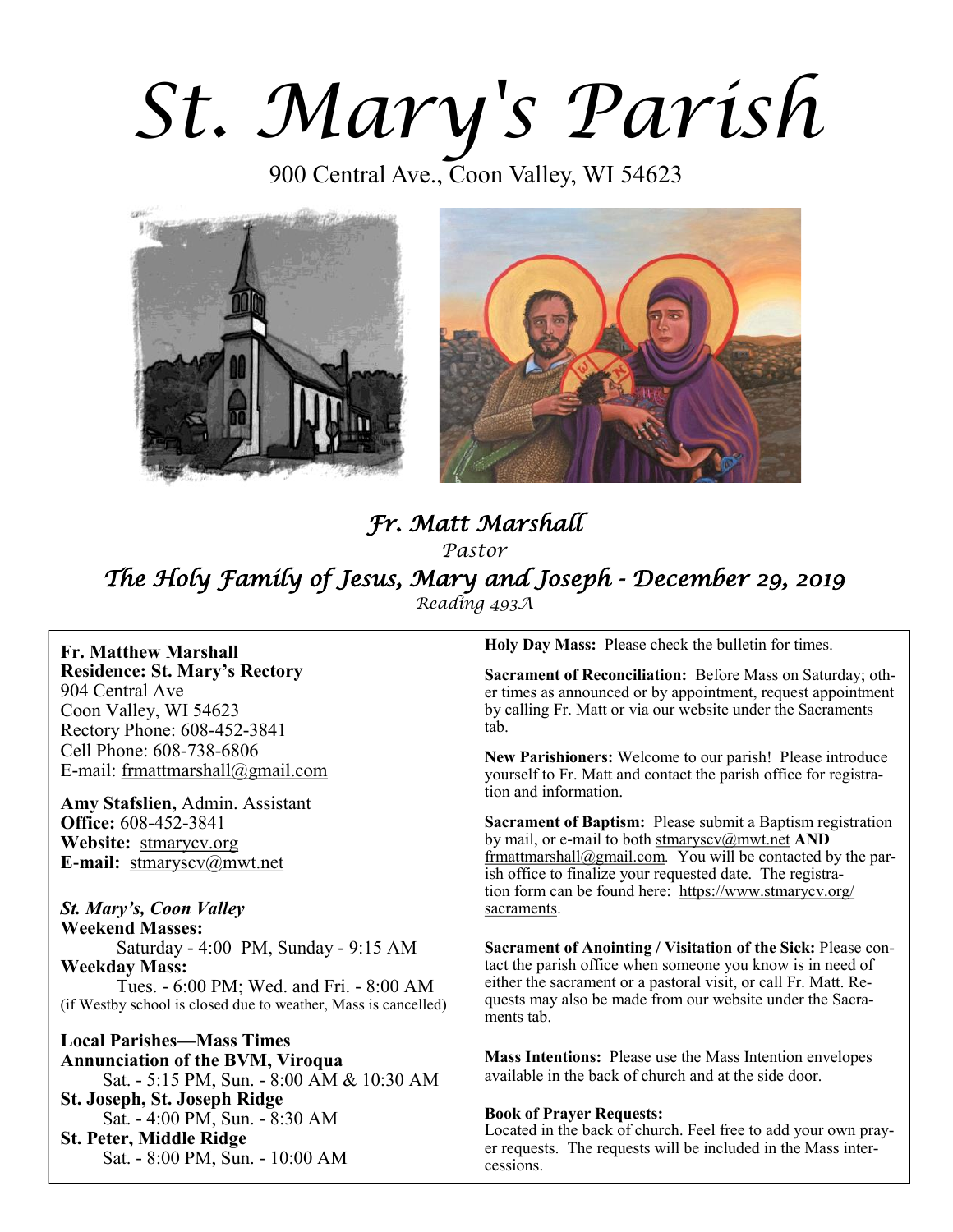#### **SUNDAY, DECEMBER 29, 2019**

- 1) Sirach 3:2-6, 12-14<br>2) Colossians 3:12-21
- 2) Colossians 3:12-21
- or 3:12-17
- 3) Matthew 2:13-15, 19-23

FOCUS: God is at the heart of all Christian families.

Today we celebrate and recognize the Holy Family – Jesus, Mary and Joseph – as the model of all Christian families. Saint Joseph set a good example for all of us as his family faced the crisis of Herod's plot to kill Jesus: He listened to God's voice and cared for his family according to the word of God.

#### LITURGY OF THE WORD

Sirach writes about family relationships and duties, especially that of honoring one's parents all the days of their lives. Paul instructs the Colossians on how to love one another and live for Christ. In the Gospel, Joseph follows the instructions of the angels who led him safely into, and out of, Egypt.

| Giving Last Week       | <b>Week 51</b>              | 12/22/2019  |
|------------------------|-----------------------------|-------------|
| <b>Adult Envelopes</b> | \$1,816.00 Needed Weekly    | \$1,900.00  |
| Offertory              | \$210.00 Received This Week | \$2,026.00  |
| Total                  | \$2,026.00 YTD Needed       | \$79,900.00 |
|                        | <b>YTD</b> Received         | \$82,701.35 |
| <b>Christmas</b>       | $$3.179.25$ Difference      | 2,801.35    |
|                        |                             |             |

#### Mass Intentions

We have the following dates available for the next few months: Jan. 17, 21, 22, 24, 28, & 31. Feb. 4, **8,** 14, 18, 19**, 22**, 25, 28, & **29**. Please use the Mass Intention Envelopes located in the back and by the side door to request a Mass. Thank you.

| Dec. 28 - 4:00 PM $\sim$ †Edward and Anna Kerska |
|--------------------------------------------------|
|                                                  |

Dec. 29 - 9:15 AM ~ †Arlene Seichter

**Dec. 31 - 6:00 PM ~ †Dennis LeJeune**

Jan. 01 - 8:00 AM ~ NO MASS

Jan.  $03 - 8:00$  AM  $\sim$  Our Parish Family

Jan. 04 - 4:00 PM ~ †William, Frank and Dennis LeJeune

Jan. 05 - 9:15 AM ~ †Eric "Rick" Logemann





| <b>Annual Appeal 2019-2020</b>                                                                                                                                                                                                                                                                    |                      |                       |  |  |
|---------------------------------------------------------------------------------------------------------------------------------------------------------------------------------------------------------------------------------------------------------------------------------------------------|----------------------|-----------------------|--|--|
| As of 12/27/2019                                                                                                                                                                                                                                                                                  | <b>Total Pledged</b> | <b>Total Payments</b> |  |  |
| Pledged/Paid                                                                                                                                                                                                                                                                                      | \$8,350.00           | \$7,700.00            |  |  |
| <b>Target Amount</b>                                                                                                                                                                                                                                                                              | \$11,755.00          | \$11,755.00           |  |  |
| <b>Under Target</b>                                                                                                                                                                                                                                                                               | $(\$3,405.00)$       | $(\$4,055.00)$        |  |  |
| Percent Pledged: 71.03%, Percent Received: 65.5%                                                                                                                                                                                                                                                  |                      |                       |  |  |
| Number Contributing:                                                                                                                                                                                                                                                                              | 27                   |                       |  |  |
| Thank you all who have donated thus far. We are on you<br>way! Extra cards and envelopes are located at the church<br>doors, or you may give online at: https://diolc.org/donate-<br>online, under Designation, choose: 2019 (445) St. Mary<br>Parish. Keep in mind that any money donated beyond |                      |                       |  |  |
| the goal is returned to the parish untaxed by the                                                                                                                                                                                                                                                 |                      |                       |  |  |

Diocese.

## Next Week in Service

If you are not able to be at the Mass scheduled below, please find a substitute. Thank you

|                               | Sat., Jan. 4<br>4:00 PM                       | Sun., Jan. 5<br>9:15 AM       |
|-------------------------------|-----------------------------------------------|-------------------------------|
| Servers:                      | <b>Volunteers</b>                             | <b>Volunteers</b>             |
| Reader (s):                   | Nancy Peters                                  | Pat Baranczyk                 |
| Communion<br>Minister $(s)$ : | Mary Humfeld                                  | Sue Humfeld                   |
| Ushers:                       | <b>Volunteers</b>                             | Dave Humfeld and<br>Volunteer |
| Money<br>Counters:            | Loree Nickelotti and Rodney and Kathy<br>Berg |                               |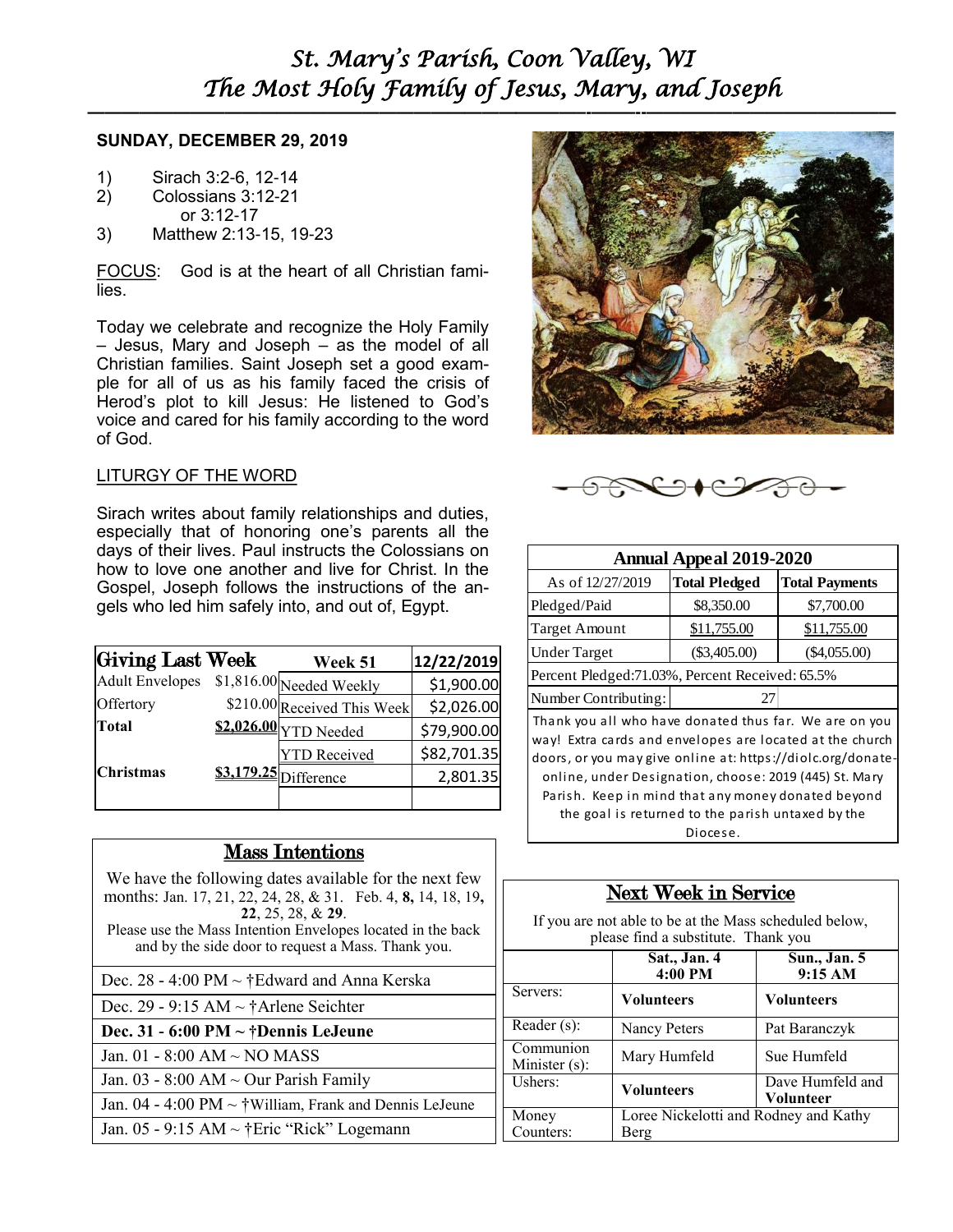| <b>Upcoming Events/Calendar</b> |                       |                                                                                                                      |  |  |
|---------------------------------|-----------------------|----------------------------------------------------------------------------------------------------------------------|--|--|
| Dec. 29                         |                       | NO Religious Education Classes-<br>Happy New Year!                                                                   |  |  |
| Dec. 31                         | 6:00 PM<br>*updated   | New Year's Eve Mass-Solemnity<br>of Mary, The Holy Mother of God-<br><b>Holy Day of Obligation.</b>                  |  |  |
| Jan. 1                          | $8:00$ AM             | NO MASS-Happy New Year!                                                                                              |  |  |
| Jan. $3$                        | $8:00$ AM             | Mass and First Friday Adoration                                                                                      |  |  |
| Jan. $5$ to<br>Jan. 11          | All Week              | National Migration Week 2020                                                                                         |  |  |
| Jan. $5$                        | A fter<br>Mass        | <b>Religious Education Classes</b>                                                                                   |  |  |
| Jan. 12                         |                       | NO Religious Education Classes                                                                                       |  |  |
| Jan. $12*$<br>Updated           | After<br>Mass         | Coffee and Donut Fellowship-all<br>are welcome to join us downstairs,<br>including new or visiting parishion-<br>ers |  |  |
| Jan. 19                         | <b>A</b> fter<br>Mass | <b>Religious Education Classes</b>                                                                                   |  |  |
| Jan. 21                         | $7:00 \text{ PM}$     | <b>PCCW</b> Meeting                                                                                                  |  |  |
| Jan. 26                         | After<br>Mass         | <b>Religious Education Classes</b>                                                                                   |  |  |

#### **Remembering Migrants Week (Jan. 5-11, 2020)**

Some things to consider in the week dedicated around the Christian world to remembering migrants and our call to welcome others as God welcomes us (from *Welcoming the Stranger Among Us: Unity in Diversity, A Statement of the U.S. Catholic Bishops)*:

Immigrants, new to our shores, call us out of our unawareness to a conversion of mind and heart through which we are able to offer a genuine and suitable welcome, to share together as brothers and sisters at the same table, and to work side by side to improve the quality of life for society's marginalized members.

We call upon all people of good will, but Catholics especially, to welcome the newcomers in their neighborhoods and schools, in their places of work and worship, with heartfelt hospitality, openness, and eagerness both to help and to learn from our brothers and sisters of whatever religion, ethnicity, or background.

As Catholics we are called to take concrete measures to overcome the misunderstanding, ignorance, competition, and fear that stand in the way of genuinely welcoming the stranger in our midst and enjoying the communion that is our destiny as Children of God.

# Parish Announcements

#### **2019 End-of-Year Donations**

All donations for the 2019 tax year must be **submitted on or before December 30th**. Donations to the parish office by this date will be posted to the 2019 year-end tax statement. Any payments made after the deadline will post to the 2020 year-end tax statement, **including the contributions received at the 6:00 PM Holy Day Mass on December 31st.**

#### **With Much Gratitude**

Virginia Nerison has served as a Eucharistic Minister here at St. Mary's since 2002 and has recently stepped down from this position. Thank you, Virginia, for helping our parish, and also for having the wisdom to step back and let others lead, too. Let's all remember each other with gratitude, love, and prayer!

#### **Thanks from Fr. Matt**

Thank you to everyone for the beautiful cards, words, and gifts offered to me at this Christmastime. I am very grateful to live and work here at St. Mary's. Your encouragement only renews my desire to be all I can be. Thank you for your support!

#### **New Liturgical Ministry Schedules**

There are new schedules for January through March for Readers, Communion Ministers and Ushers in the back of church and online. Altar servers signup online at: [https://www.signupgenius.com/go/5080d49aead2ea1fb6](https://www.signupgenius.com/go/5080d49aead2ea1fb6-server4) [-server4](https://www.signupgenius.com/go/5080d49aead2ea1fb6-server4)

**Donut Sunday—January 12th** to Welcome our New Parish Members from the past year. Please join us downstairs for some fresh donuts and beverages, and get to know your fellow parishioners. All are welcome, including guests!

#### **WI Right To Life Signature Ad**

We invite you to join other prolife members of our community in making a public statement of our belief in the sanctity of human life. This annual signature ad commemorating all the precious lives lost to abortion will be in the La Crosse Tribune on Sunday, January 19th. If you would like to be included in the ad, please add your name to the clipboard in back of church. The ad costs close to \$4000 so, if you are able, please donate \$3 per name or \$5 per family. **Last date to signup for the ad will be January 8th.**